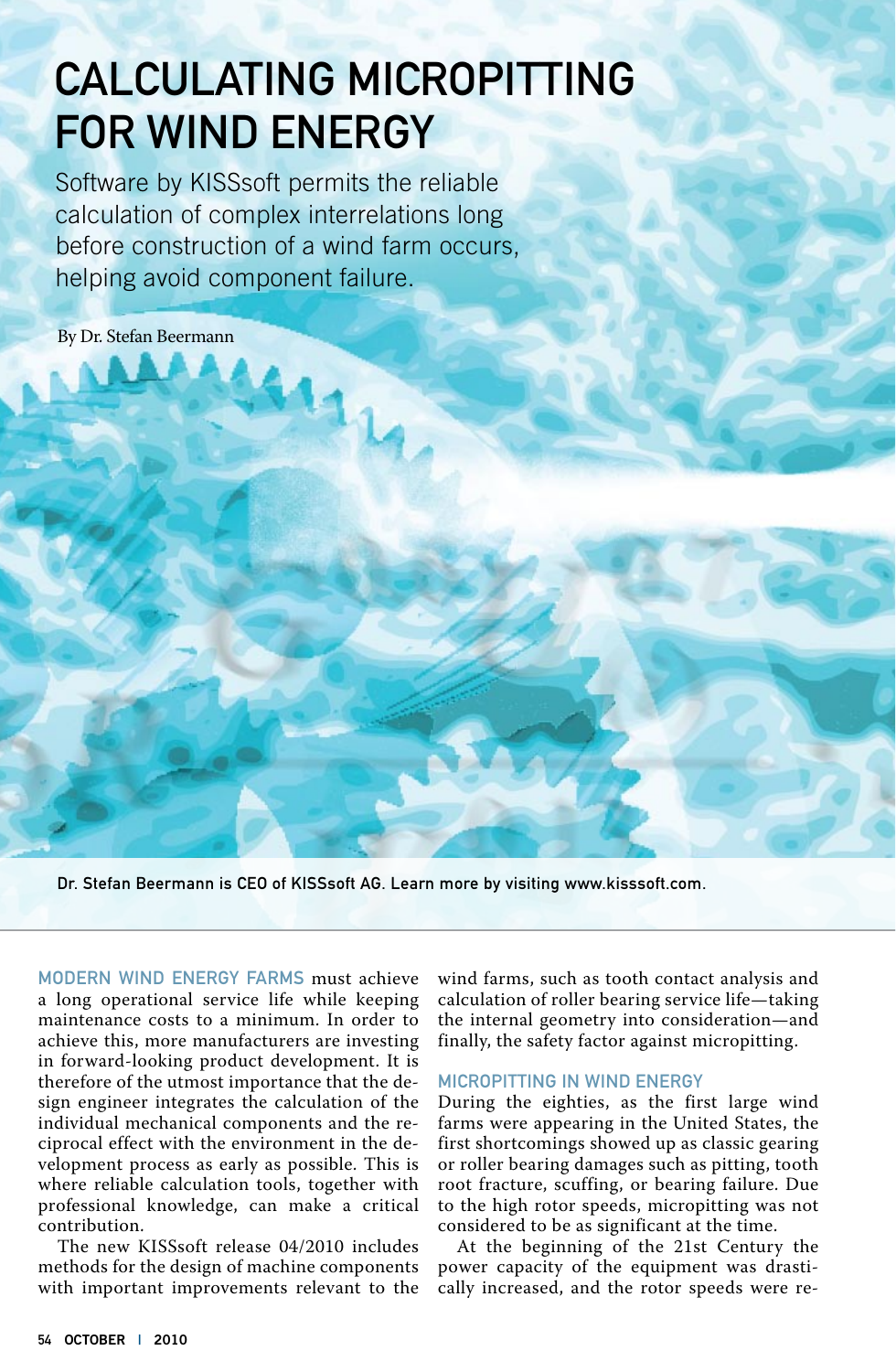

duced. The classic tooth damage was more or less weeded out by collected experience and the above-mentioned policies. The bearing damages, however, were not. During the following years the equipment capacity went on increasing while rotor speeds were continuously reduced.

Presently, bearings still constitute one of the main reasons for operational failure in the wind energy sector, while micropitting damage became the center of attention for gear and equipment manufacturers. Or, to be more precise, it concerned the operators. With continuously rising equipment capacities, as well as reduced rotor speed in the wind energy sector, the micropitting phenomenon attained in-



Fig. 1: Planetary gears displayed with 3D-Parasolid-Kern.

creasing importance. Hence micropitting must basically be considered for gearing design and modification, and for the choice of lubricant.

## The Micropitting Phenomenon

When the lubrication film thickness becomes so thin that the flanks make metal contact—meaning that the surface roughness exceeds the lubrication film thickness—boundary friction prevails, leading to surface damage. Subsequently, gray spots will show up, lending the teeth flanks a matte appearance. This is the so-called micropitting.

The specific lubrication gap thickness  $\lambda_{\text{GF}}$  – the ratio between the lubrication gap thickness and the surface roughness is relevant for the evaluation of whether a tooth is endangered by micropitting, which is characterized by a surface damage in the form of fissures that grow from the surface towards the interior. It thereby causes small pittings of approximately 10-20 μm depth, 25-100 μm length, and a width of 10-20 μm. The phenomenon mainly appears on case-hardened gears, but it can also occur with nitrided, induction-hardened, or through-hardened gears.

The material removed from the flanks will inevitably cause an increase in tooth profile errors that will lead to a reduction in the overall quality of the teeth. After a certain time either a stagnation of this material removal occurs or the process continuously persists. Consequential problems—which may or may not occur—are increased dynamic loads that again can lead to an increased noise level and higher tooth load, resulting in pitting. If not promptly removed by effective lubricant filtration, the eroded material transported by the oil can cause bearing damage as foreign particles. Such filtering procedures are already standard in the wind energy sector.

#### Applicable Calculation Methods

AGMA 925, from 2003, defines a method to analyze the risk of micropitting, among other methods that cover scuffing and wear. The main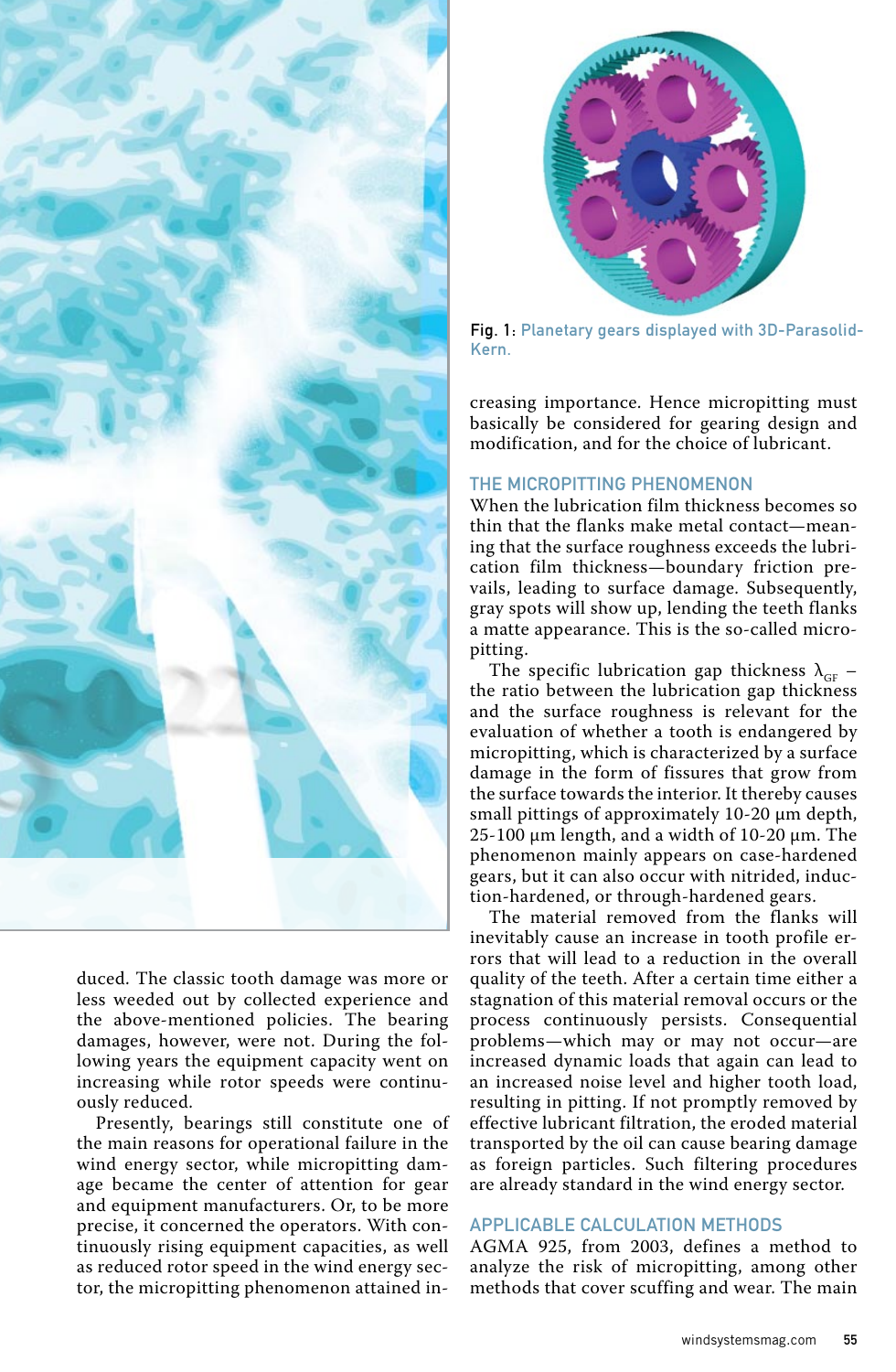

- **Reduces Erosion of Blade Leading Edge**
- **Improves Efficiency and Energy Output**
- **Easily Applied in Field or by Factory**
- **Extends Blade Life**
- **Protects Blades from Environmental Contamination, UV deterioration, and Ice Build up**





Fig. 2: Calculation of lubrication film according to ISO and AGMA.







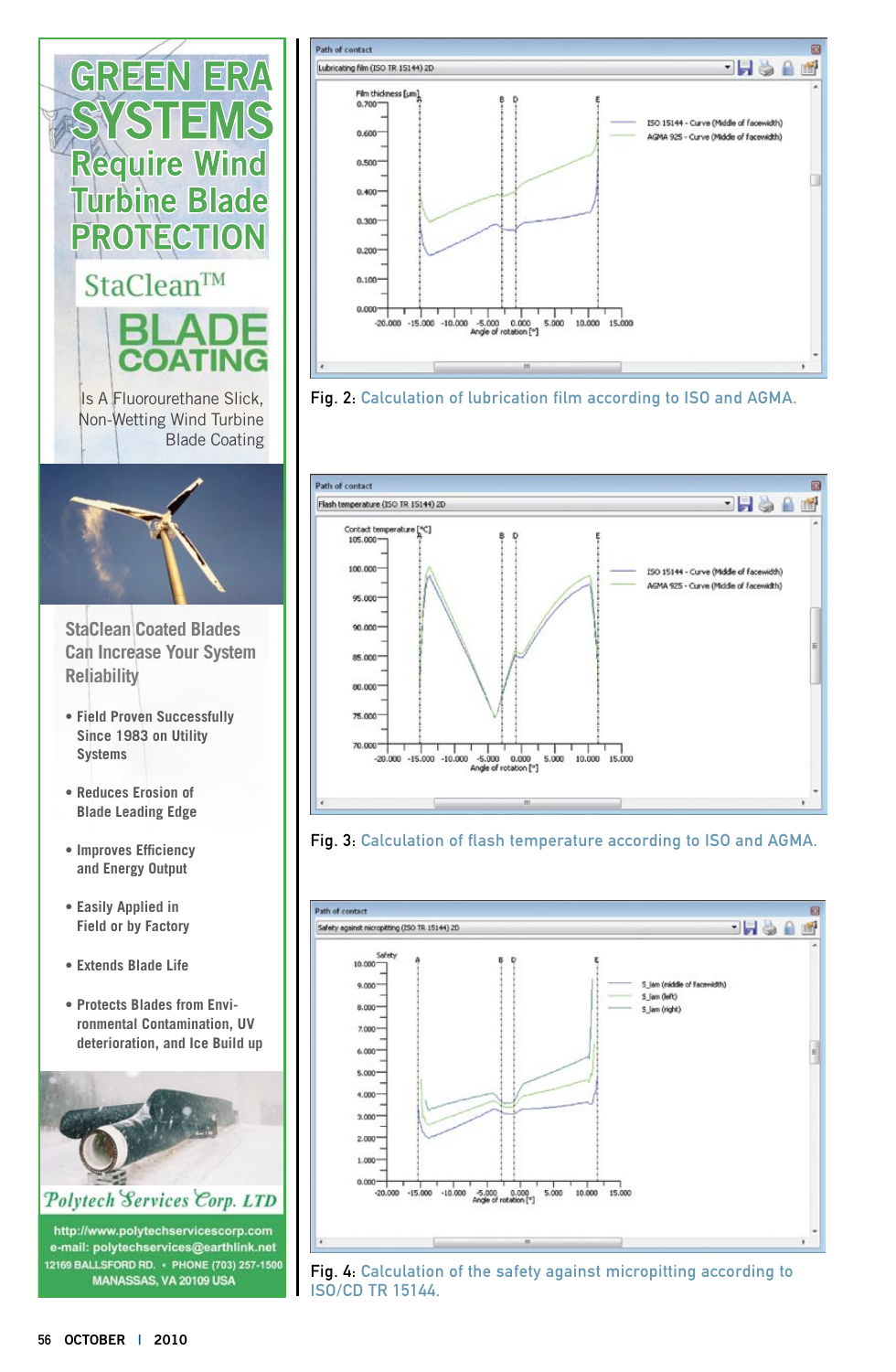

Fig. 5: Definition of load sharing factor X(i) for smooth meshing according to AGMA 925.

outline of the method is to determine the temperature of the gear body, adjust the viscosity of the lubricant to this temperature, and then calculate the oil film thickness. The central formula for the film thickness is:

$$
h_{C(i)} = 3.06 \rho_{n(i)} 10^3 \frac{G^{0.56} U_{(i)}^{0.69}}{W_{(i)}^{0.1}}
$$

In this formula the index (i) denotes a specific point on the path of contact, so the method investigates each contact point individually. The factor G is a material parameter, taking the reduced Youngs modulus into account and the pressure viscosity of the lubricant.  $U_{\alpha}$  is a local speed factor. It is influenced by the dynamic viscosity at gear tooth temperature, the reduced modulus of elasticity, the local entraining velocity, and the local radii of the flank curvatures. Finally  $W_{\alpha}$  is the load factor. The main influence parameter here are the load sharing factor  $X_{\tau(i)}$  - multiplied with the unit load  $w_n$  – and the local curvature.

Some investigations were undertaken in Germany to calculate the risk of micropitting. The first method was proposed by the FVA in the early nineties. This method already invented the idea of a critical film thickness λ. However, it only took the situation at the operating pitch point into account. In a second paper, this one from 1999, the FVA introduced the formula

$$
h_{\min(i)} = 1.6R \frac{G^{0.6} U_{(i)}^{0.7}}{W_{(i)}^{0.13}} \cdot S^{0.22}
$$

with basically the same factors that the AGMA uses, according to Dowson. Obviously, the main difference to the AGMA 925 is the local sliding factor S, which takes the flash temperature into account.

#### ISO Technical Report

ISO is currently working on a technical report, ISO/CD TR 15144, for the calculation of the specific lubrication film thickness  $\lambda_{\text{GFY}}$ . It was originally planned to extend the standard ISO 6336 by a part 7, covering this topic. During open discussions, however, this was changed to the creation of a technical report.

In the current state ISO/CD TR 15144 follows the philosophy of the FVA using the same basic formula, thus including the gliding factor S. This leads to significant differences in the calculated film thickness according to AGMA and the ISO TR. In KISSsoft both methods—AGMA 925, and the later one proposed by FVA—are implemented so that comparison is easy.

As demonstrated in fig. 2, especially in the section of the recess sliding, the film thickness according to ISO is having a different tendency than the one according to AGMA. Where the film thickness according to ISO stays quite constant, the AGMA method calculates an increasing film thickness. Figure 3 shows the flash temperature determined with the two methods. Here the differences are negligible.

In the draft of the calculation of the lubrication film thickness and the risk analysis regarding micropitting, the data for the determination of the permissible specific lubricating film thick-



Calculated film thickness using the load sharing factor for several different values of the tip relief.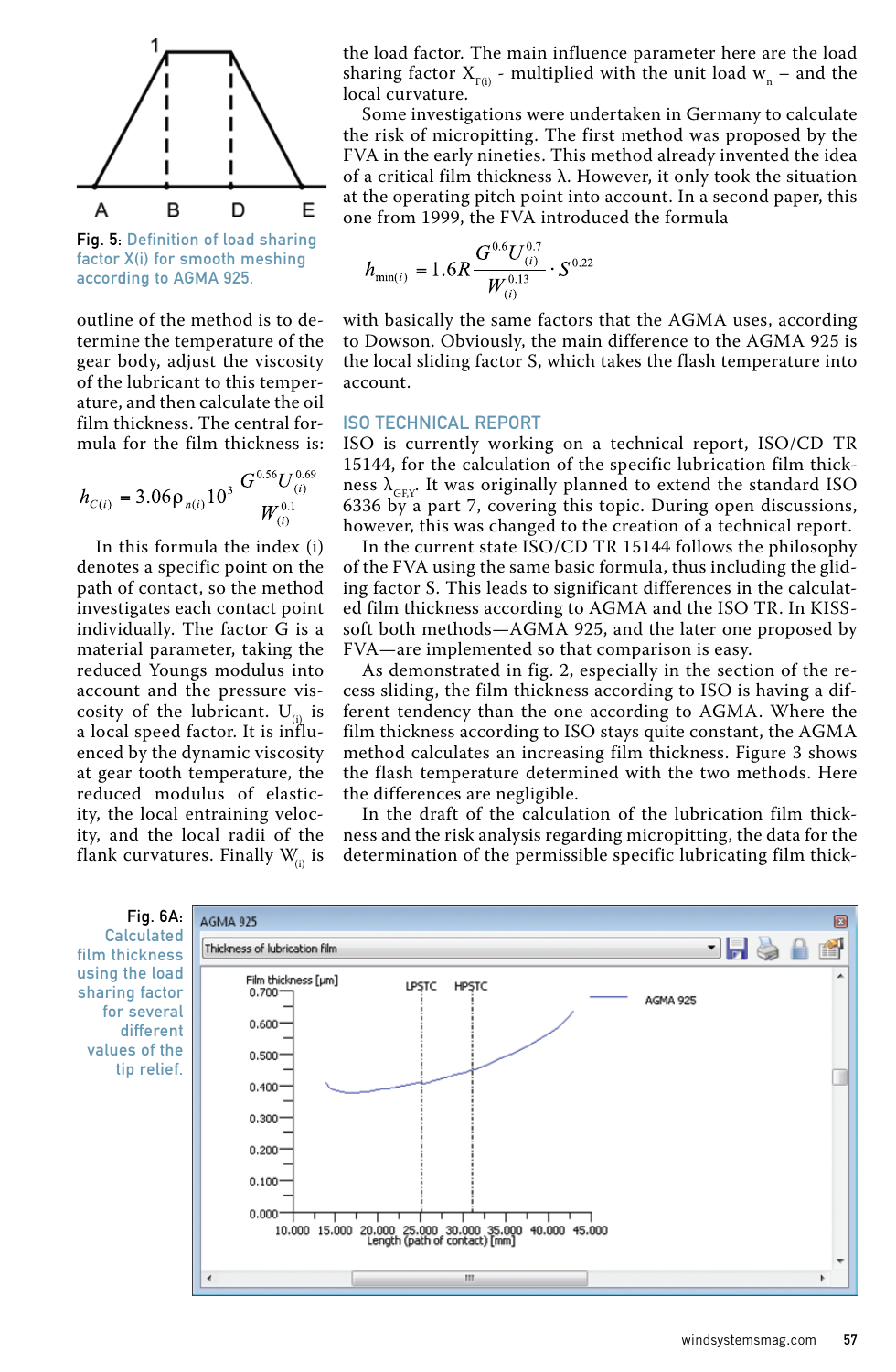

Fig. 6B: Simulation of the contact for several different values of the tip relief.

ness  $\lambda_{\text{GFP}}$  was missing. Values for  $\lambda_{\text{GFP}}$  had to be derived from the literature, whereby in this connection the data were often contradictory.

In the meantime, in the latest draft ISO/CD TR 15144 the determination of the permissible specific lubricating film thickness  $\lambda_{\text{GFP}}$  is included. With the implementation of this extension, the safety factor against micropitting can now be calculated. For the evaluation of the risk of micropitting, as already explained, it is critical how large the smallest specific lubrication film thickness  $\lambda_{\text{GFmin}}$ must be at minimum. Therefore it holds that  $\lambda_{\text{GFmin}} \geq \lambda_{\text{GFP}}$  must be fulfilled in order to avoid micropitting, or respectively  $S_{\lambda} = \lambda_{\text{GFP}} / \lambda_{\text{GFmin}}$  defines the safety factor against micropitting.

The minimum lubrication film thickness in the meshing of a gear pair serves for determining the risk of micropitting damage. Theoretically, if the film thickness is large enough, no micropitting will occur. Only if the ratio of permissible specific film thickness and minimum specific film thickness drops below 1 is the risk of micropitting a given. It is then dependent on the choice of the lubricant and especially the additives, and other boundary conditions such as hardening procedure and surface structure whether or not micropitting occurs. In practical applications, of course, the additional problem of determining the appropriate data for the calculation comes up, so that a minimum safety larger than 1 might be appropriate. Practical experience should always complement the calculation procedure.